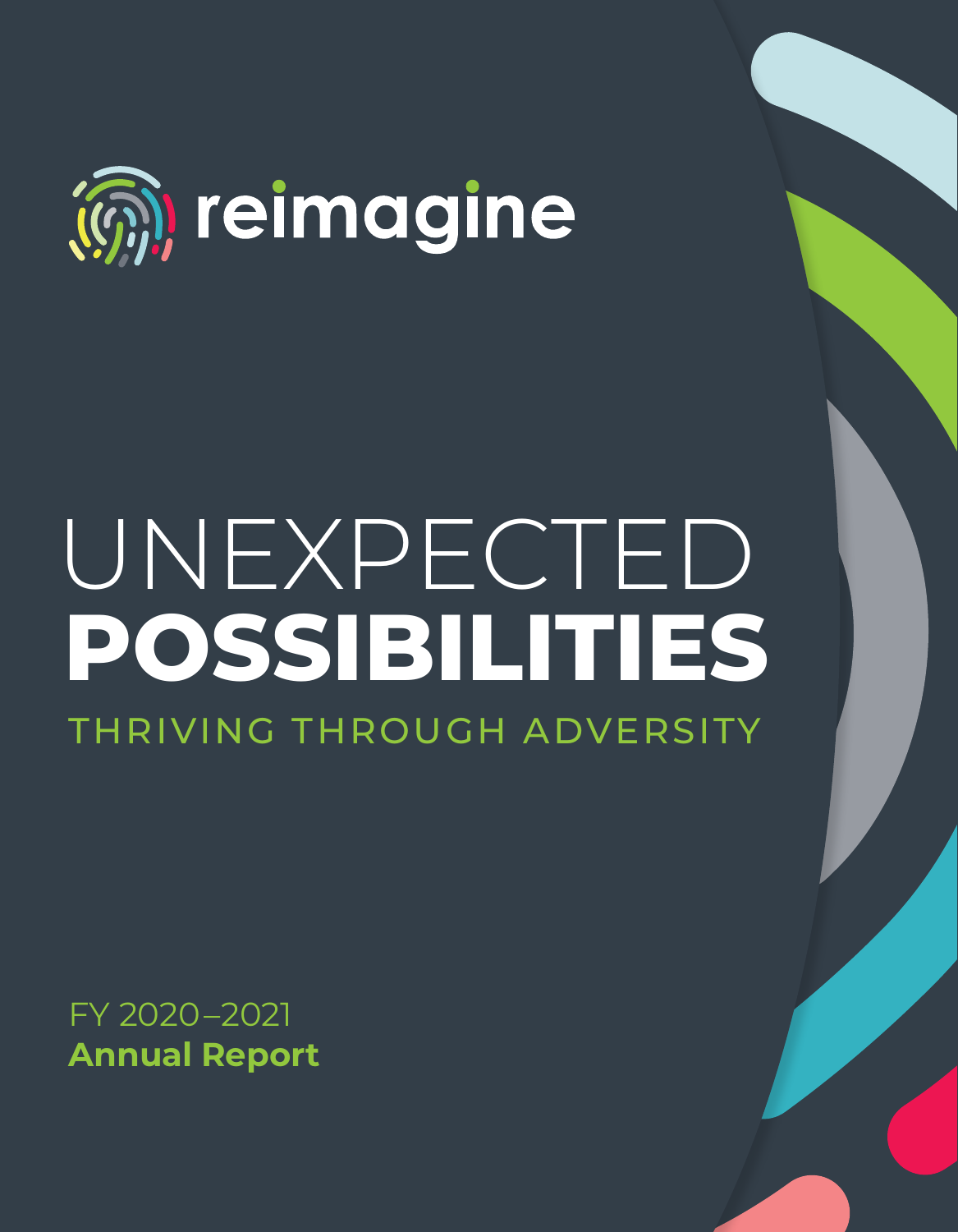

 $\boldsymbol{\mathcal{L}}$ Even if I can't be on campus, my weekly care package keeps me connected and safe.

**—ROCIO, picking up her bag of health, hygiene and activity items**

## $\epsilon$

Providing remote activities and coaching for families ensures our youngest participants can meet their developmental milestones.

**—SOFIA MARTINEZ, Reimagine Chief of Programs** 





66

Virtual learning is great— I can choose the classes I want when I want.

**—PETER, joining his regular Computer Skills class through the Reimagine Virtual Campus**

# **Mission**

To reimagine and relentlessly pursue possibilities throughout the lifespan of every person with disabilities.

## **Vision**

We see a world in which all people with disabilities have equal opportunities to thrive in healthy, inclusive communities.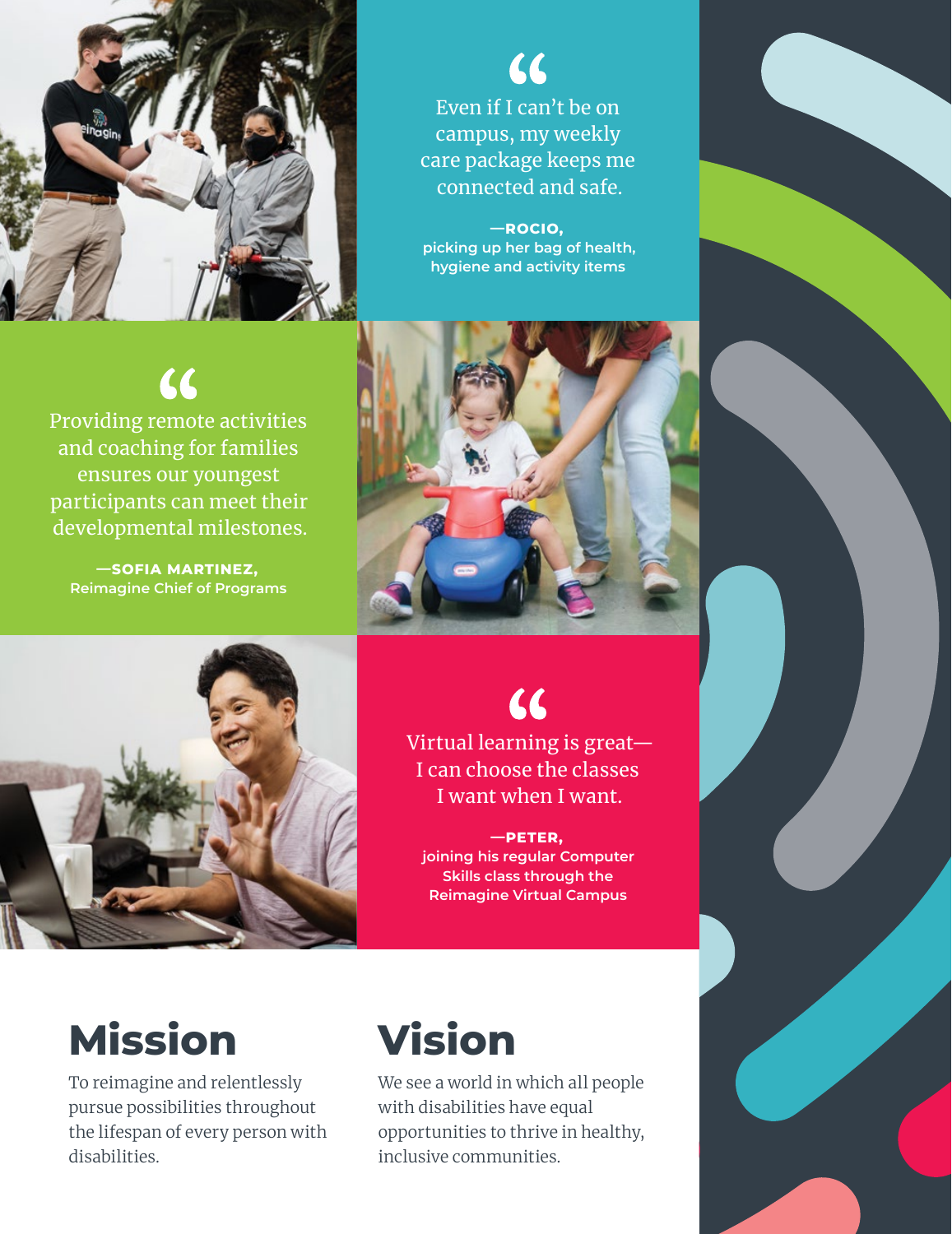# Dear **Friends,**

As we reflect on the past years' unprecedented challenges and remarkable achievements, we are grateful for the support of our board, staff, families and partners who helped us respond to a new landscape with the innovative programs, services and care our participants with developmental disabilities count on.

As you'll see in this report, a resilient community can adapt and even benefit from different ways of doing things. During our campus closures, new, unexpected possibilities emerged, from virtual learning to telemedicine, Zoom fitness classes and even online birthday parties—a creative extension of proven programs designed to provide the tools and connections our participants need to expand their horizons and thrive.

The pandemic closures gave us the time we needed to close the Orange campus and break ground on our new building—a 30,000 square foot state-of-the-art facility and fitness center in Santa Ana that offers the 21st century environment and therapies our Orange County participants deserve.

We thank Reimagine's direct service and management staff, under the visionary leadership of **DR. GLENN MOTOLA,** for their professionalism and dedication in helping those we support develop the resilience to overcome barriers and strive for increased independence.

To our families and community partners, we could not do this without your generosity, voluntarism and advocacy. On behalf of the 450 adults and children we serve on three campuses, please accept our gratitude for your belief in our participants and commitment to our mission's success.

We welcome our newest board member, **ALEX COCHRAN,** who joined us last spring, and offer a very special thank you to board members **BRENDA DEELEY, HEALY MACPHAIL, RENEE MCDERMOTT, RON MURRAY,** and **SCOTT SELLENS,** whose leadership cannot be overstated. Lastly, we remember with gratitude and love the dedication of our late board member, **PAT BURNES,** who is missed every day.

#### In gratitude,



**RON MURRAY II** *President, Board of Directors*



**DONALD S. CLEM, III** *Vice President, Board of Directors*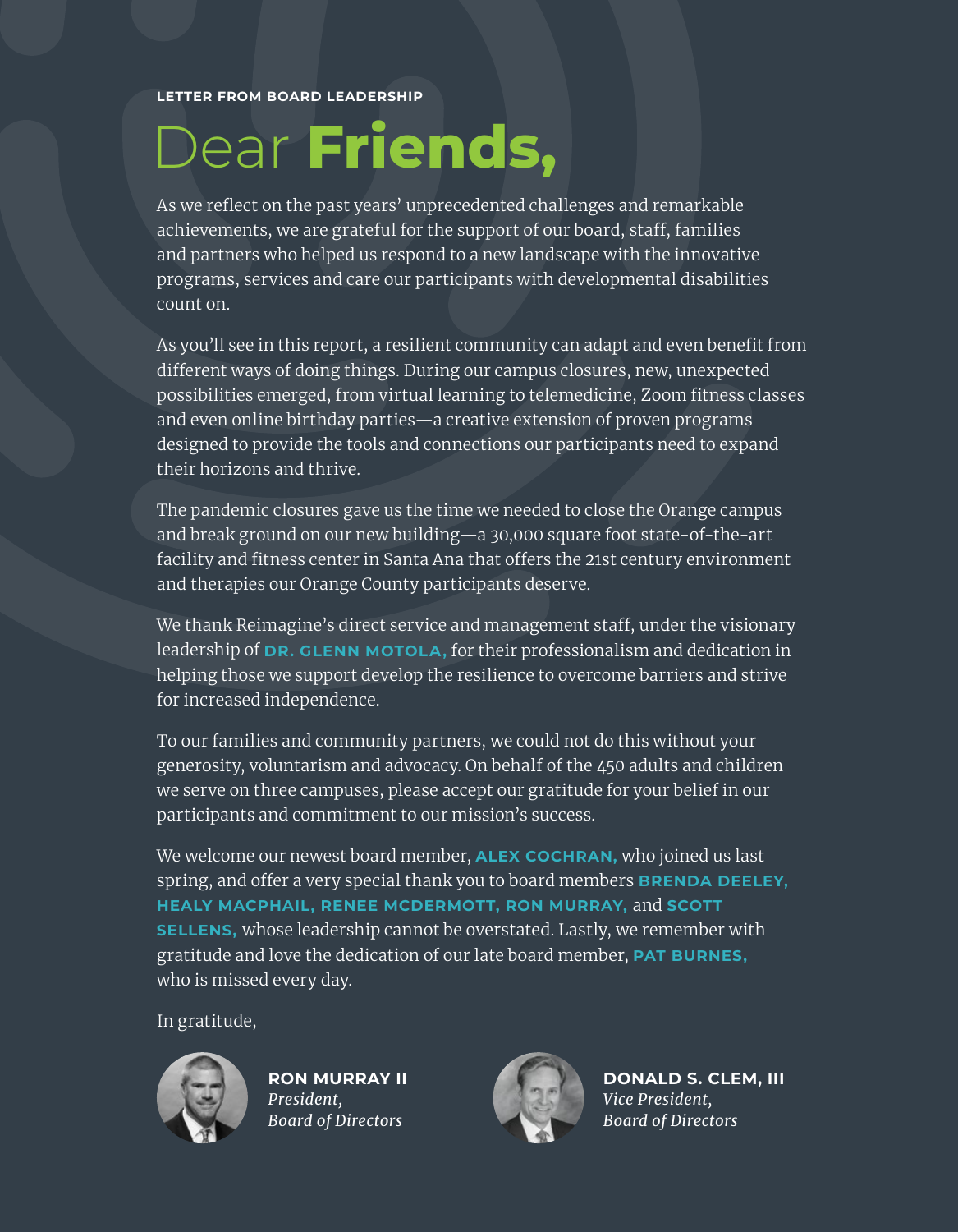# **Undaunted** in Supporting Participants

2021 **STATS**

**PARTICIPANTS SUPPORTED:**  450

#### **PARTICIPANTS SERVED:**

**Children 12–36 months** 

**Adults 18+ with developmental disabilities**

**SERVICE AREA: Orange County, CA** 

### **From a Pandemic came Possibilities**

*At the height of disruptive pandemic campus closures, the Reimagine rapid response team provided essential services through virtual learning, telehealth and ongoing family supports. We doubled down on outreach calls, care packet deliveries and clinical tele-consultations ensuring each and every participant we serve stayed connected and supported throughout the year.*

### **HEALTH, WELLNESS, & CLINICAL SERVICES**

As the shelter-in-place mandate took effect, Wellness staff pivoted quickly to virtual check-ins and assistance. Reimagine participants received weekly deliveries of essential items from hygiene products and masks to food and transportation resources.

### 37,248

Wellness check-ins (3,104/month)

### 39,504

Essential care packages delivered (3,292/month)

9,835

Surveys to address food insecurity; essential needs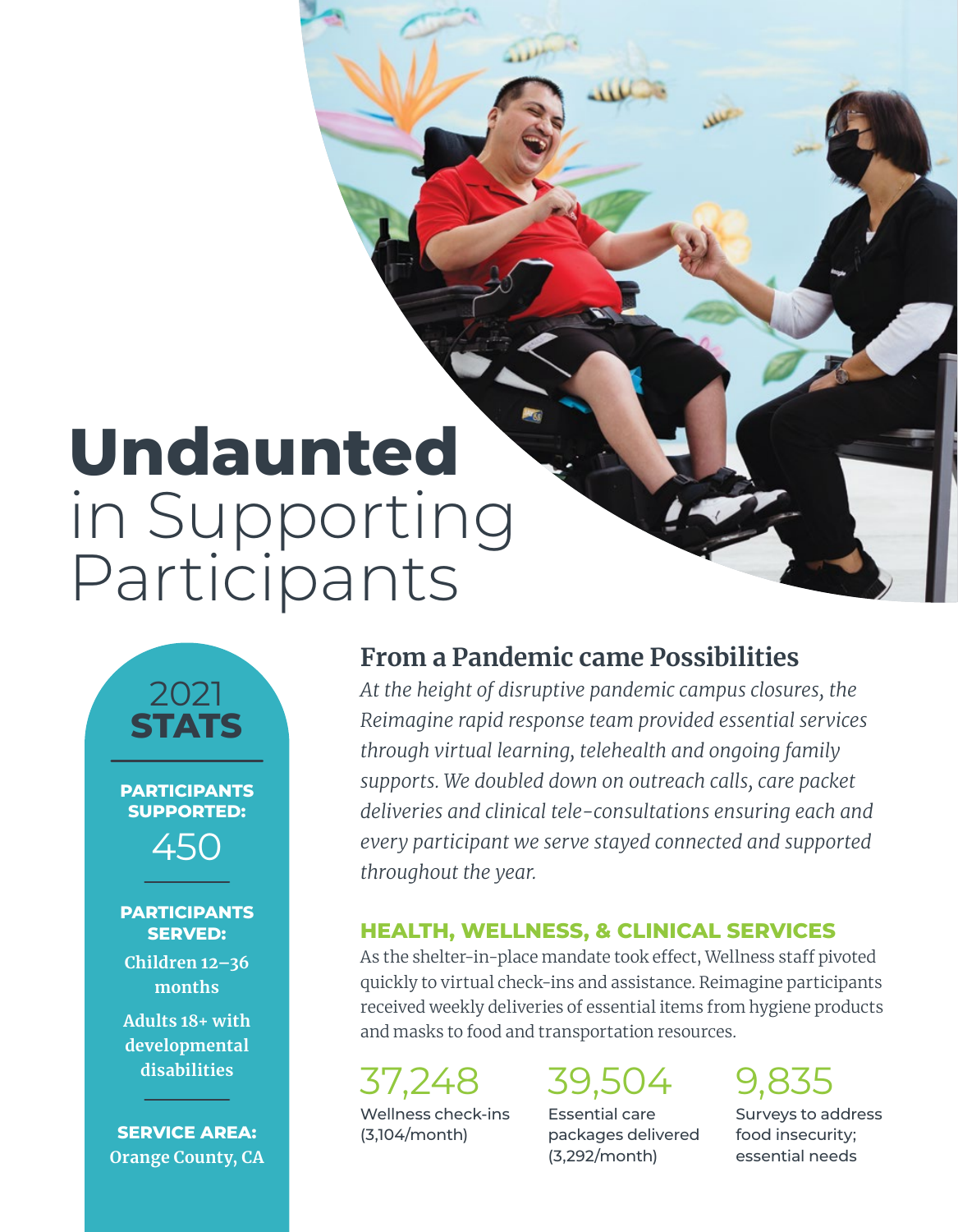

 $\epsilon$ **Meeting participants where they are** is

essential—never more so than over the past year.

> **—DR. MARK WALDEN, Director of Intake and Admissions**

### **LIFELONG LEARNING**

Within days of the shutdown, we provided a series of activity packets to those at home. Plus, we safely visited all those we help live independently, on their own, but not alone.

Within two weeks of the campus closures, we launched our "Virtual Campus" portal with a full schedule of online education, fitness and activity classes.

7,188

Activity packets mailed (450 participants; 599/ month)

1,260 Virtual Campus classes taught

### 5,940

Virtual Class visits (495/month)

7,572 Home visits (40 individuals; 631/ month)

#### **CHILDREN'S SERVICES**

Our staff, therapists and parents worked together to stay up-to-date with therapy regimens even though we could not directly serve most children for whom in-person, early intervention is so critical. Care packets with educational/sensory materials were available for pickup daily while staff reached out to Reimagine families through regular virtual meetings and group events. In August 2021, we brought back a small, safely distanced cohort of children to our development center for individualized "learn-through-play" activities.

# 45

Packet pickups with clinician touch point

 $\angle$ 

Virtual Parent/ Caregiver Support Events

10 In-person cohort of children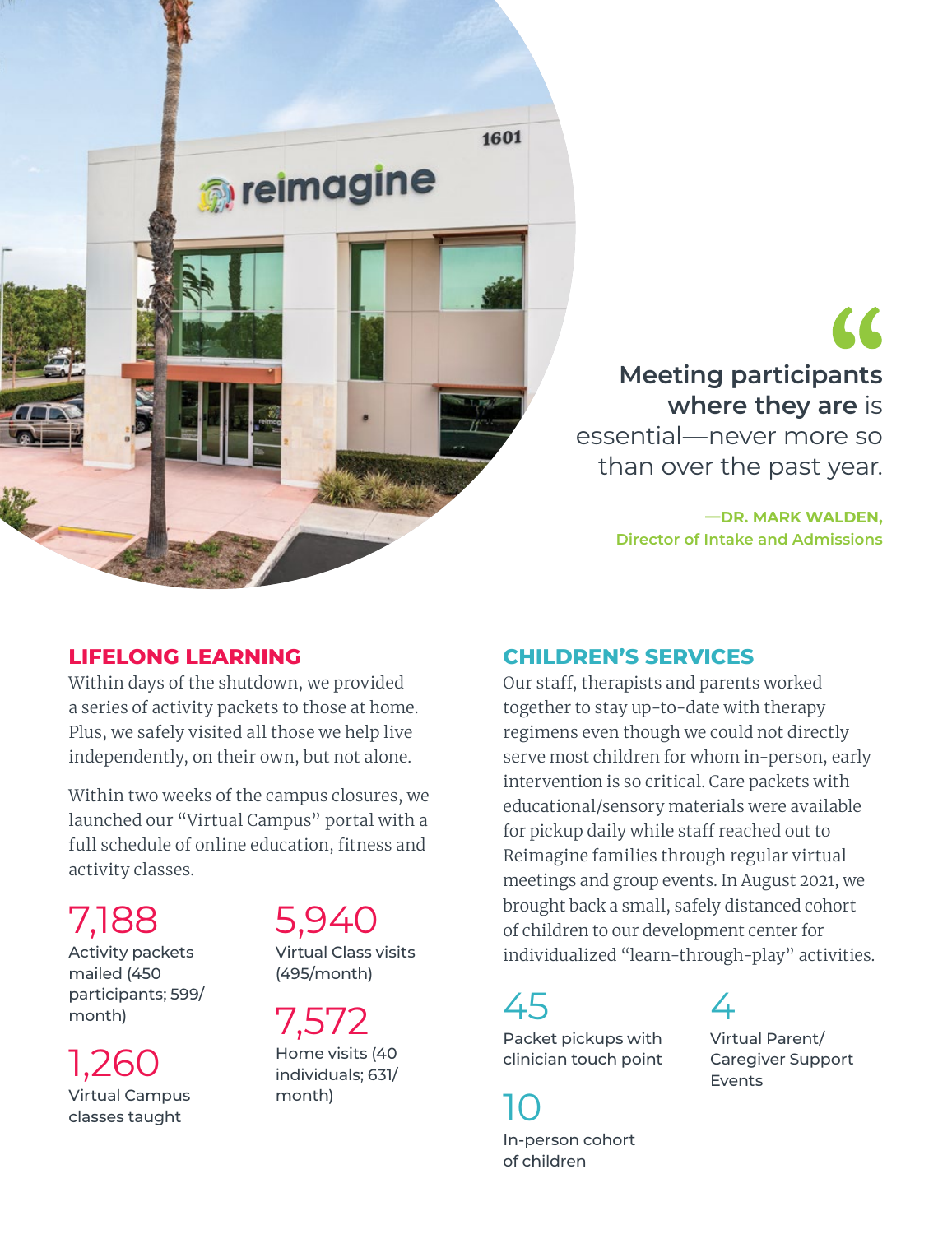## Reimagine **Fitness Center**

We broke ground on our new fitness center back in June 2020, building on the former Goodwill site inspired by Rogers Severson who believed the best health and fitness should be inclusive and accessible to everyone.

Designed from the bottom up with disabilities in mind, the new state-of-the-art facility features the latest adaptive fitness equipment and training tailored to individual needs and rehabilitation goals including:

- 8,000 square foot sunlit and spacious facility located in central Santa Ana
- Cybex, SciFit, NuStep and TRX adaptive fitness equipment and tools for improving strength, balance, mobility, flexibility and independence
- Re-opening plans for therapeutic fitness coaches working collaboratively with each member to promote optimal fitness and whole-body health.